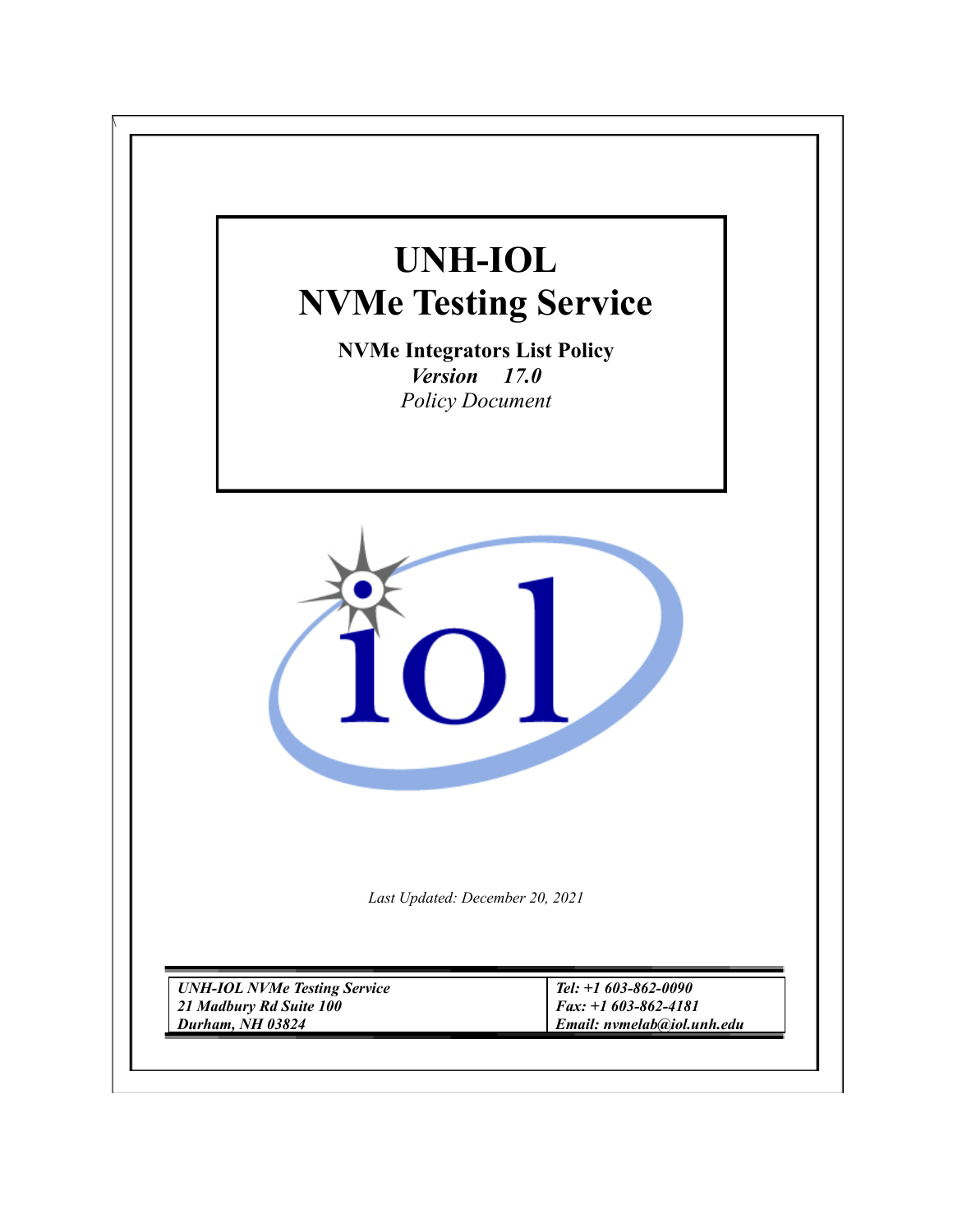# **TABLE OF CONTENTS**

| <b>MODIFICATION RECORD</b>                   | 3  |
|----------------------------------------------|----|
| <b>INTRODUCTION</b>                          | 6  |
| <b>REFERENCES</b>                            | 7  |
| <b>SECTION 1: INTEGRATORS LISTS POLICIES</b> | 8  |
| 1 - Purpose                                  | 9  |
| 2 - Location                                 | 9  |
| 3 - Definitions                              | 9  |
| 4 - Eligibility                              | 10 |
| 5 - Information in Listing                   | 11 |
| 6 - Listing by Similarity                    | 12 |
| 7 - Appeals                                  | 12 |
| 8 – Specification Versions, ECNs, TPs        | 13 |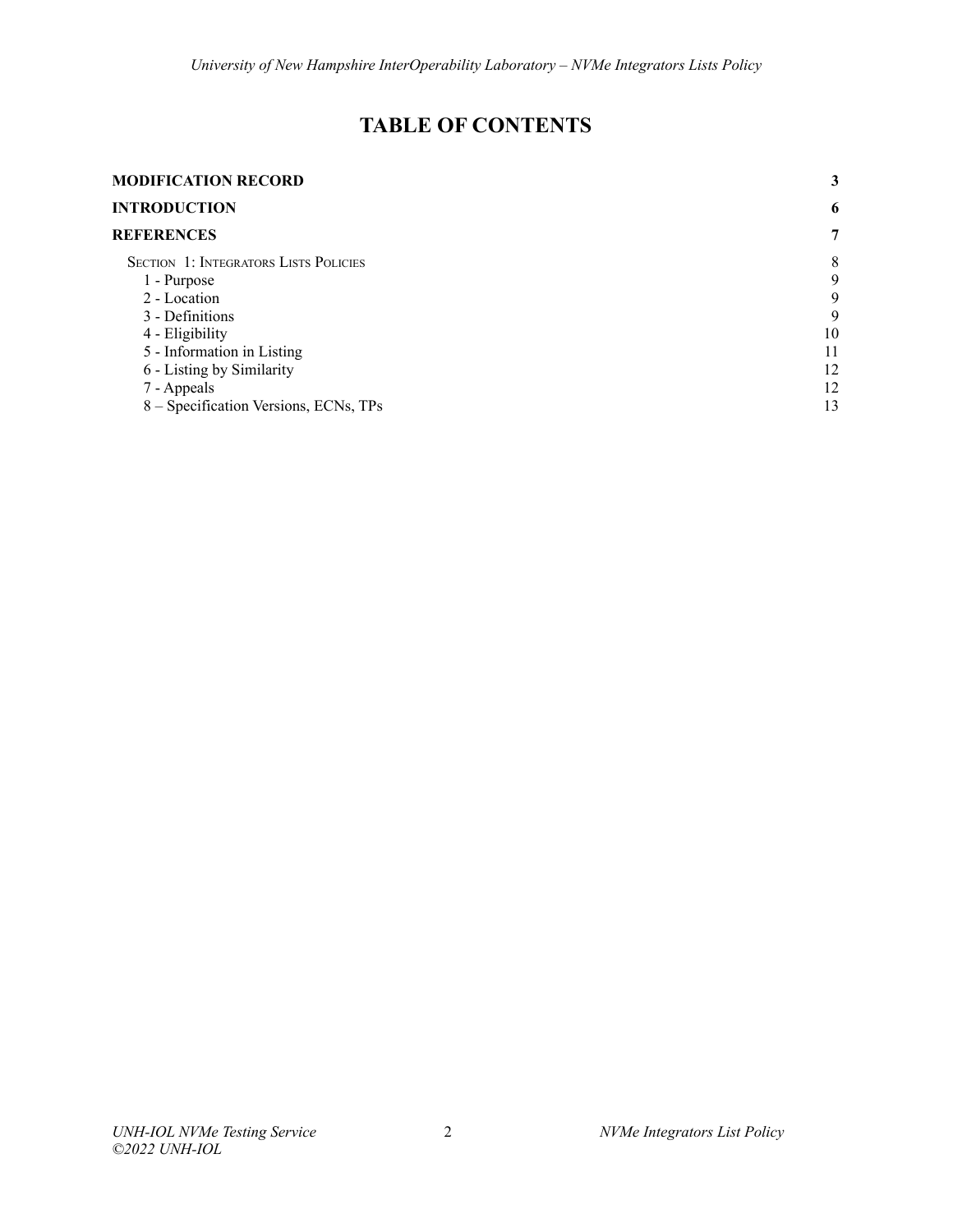# **MODIFICATION RECORD**

#### <span id="page-2-0"></span>2012 October 29 (Version 1.0 DRAFT) David Woolf: Initial Release

#### 2012 November 19 (Version 1.0 DRAFT)

David Woolf: Changed Windows Driver requirement from being exclusively the Windows OFA reference driver to being any Windows driver.

#### 2012 December 3 (Version 1.0 DRAFT)

David Woolf: Added 'Definitions'section. Added requirement for testing against Linux Reference Driver. Clarified requirements for NVMe Devices vs. NVMe Host Platforms.

#### 2013 April 30 (Version 1.0 DRAFT) David Woolf: Modified information to be included in each device listing.

2013 May 9 (Version 1.0) David Woolf: Final Release

## 2013 July 29 (Version 1.1 DRAFT)

David Woolf: Modified information to be included in each device listed. Increased number of test platforms used from 4 to 5, and increased number of passing test platforms from 3 to 4. Specified that a Host Platform need only be tested using one operating system.

2013 August 7 (Version 1.1 DRAFT) David Woolf: Editorial fixes.

#### 2013 November 7 (Version 1.1 DRAFT)

David Woolf: Added exception for test 1.5 which only needs to be tested with one test platform. Added proposed wording for High Volume Listings policy.

#### 2013 December 13 (Version 1.1 DRAFT)

David Woolf: Reformatted policy document. Removed wording for High Volume Listing Policy. Added wording to clarify that all potential NVMe form factors are eligible for the list, and that drives in the same family but different form factors may be listed by similarity.

#### 2013 December 16 (Version 1.1 DRAFT)

David Woolf: Added cross reference to UNH-IOL equipment list to show what platforms are available for interoperability testing. Removed reference to boot test requirements.

#### 2013 December 19 (Version 1.1)

David Woolf: Added links to UNH-IOL NVMe Test Suites page to help readers find the necessary test procedures.

#### 2014 July 14 (Version 1.1b)

David Woolf: Upgraded requirements for interop testing in section 4. Updated Test Suite references.

#### 2014 September 30 (Version 1.1b)

David Woolf: Downgraded requirements for interop testing in section 4 per direction from NVM Express Organization.

#### 2014 October 20 (Version 1.1b)

David Woolf: Added clarification that devices advertising support for an earlier revision of the NVMe specification may still be eligible for newer revisions of the NVMe Integrators List.

*©2022 UNH-IOL*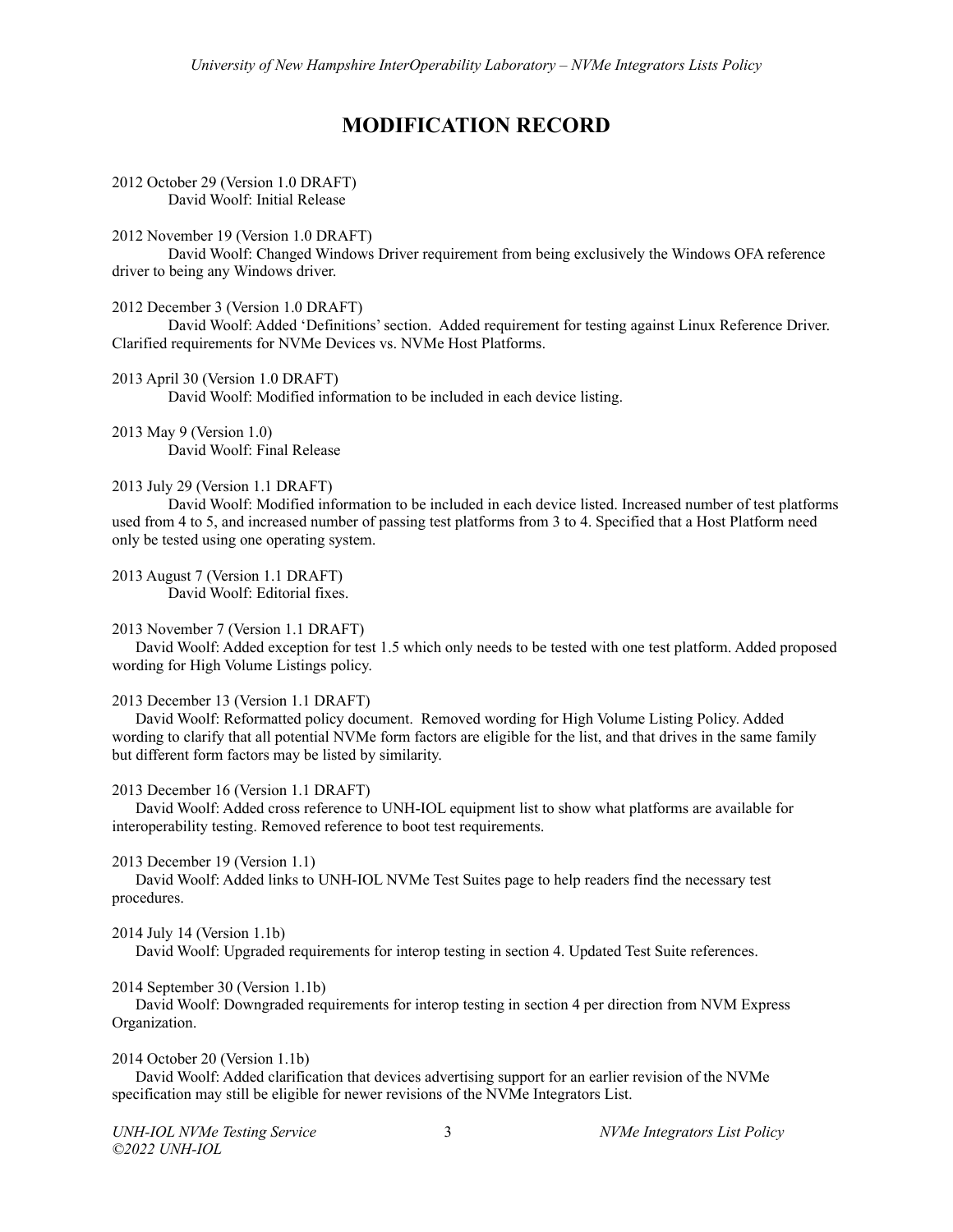2015 February 12 (Version 1.2) David Woolf: Added new requirements based on NVMe Promoters group feedback.

2015 April 7 (Version 1.2) David Woolf: Clarifications, editorial fixes.

2015 April 13 (Version 1.2) David Woolf: Added Group 7 and Group 8 tests to Table 1.

2015 April 14 (Version 1.2) David Woolf: Fixed broken web links in Section 4.

2015 November 5 (Version 1.2.1)

David Woolf: Replaced references to SFF-8639 with U.2. Modified requirements for Boot Test to be performed with 2 hosts.

2015 November 23 (Version 1.2.1) David Woolf: Updated table 2 to reflect updates to conformance test suite.

2015 December 11 (Version 1.2.1)

David Woolf: Updated Table 1 to reflect that interop Test 1.5, may not be required for certain types of FPGA based NVMe IP Devices.

2016 January 28 (Version 1.2.1)

David Woolf: Updated Table 1 to match changes made to the NVMe Interoperability Test Suite v1.2.1 document in November 2015, indicating that the Boot Test is mandatory for hosts.

2016 May 17 (Version 6.0 r01)

David Woolf: Updated document name to reflect new numbering scheme.

#### 2016 May 24 (Version 6.0 r02)

David Woolf: Removed tables of Mandatory/FYI tests and moved them to the respective test suite documents. Updated references.

#### 2016 May 31 (Version 6.0 r03)

David Woolf: Added reference to Appendix G of NVMe Interop Test Suite. Removed text outlining Integrators List test requirements, since this is now documented in Appendix G of the NVMe Interop Test Suite.

2016 December 8 (Version 6.0 r04) David Woolf: Added Section 7 discussing Appeals process.

2017 January 26 (Version 7.0 r01) David Woolf: Added section discussing NVMe-MI Integrators List.

## 2017 February 7 (Version 7.0 r02)

David Woolf: Edits to eligibility requirements to enhance readability.

2017 March 22 (Version 7.0)

David Woolf: Final release to UNH-IOL website ahead of May 2017 Plugfest #7.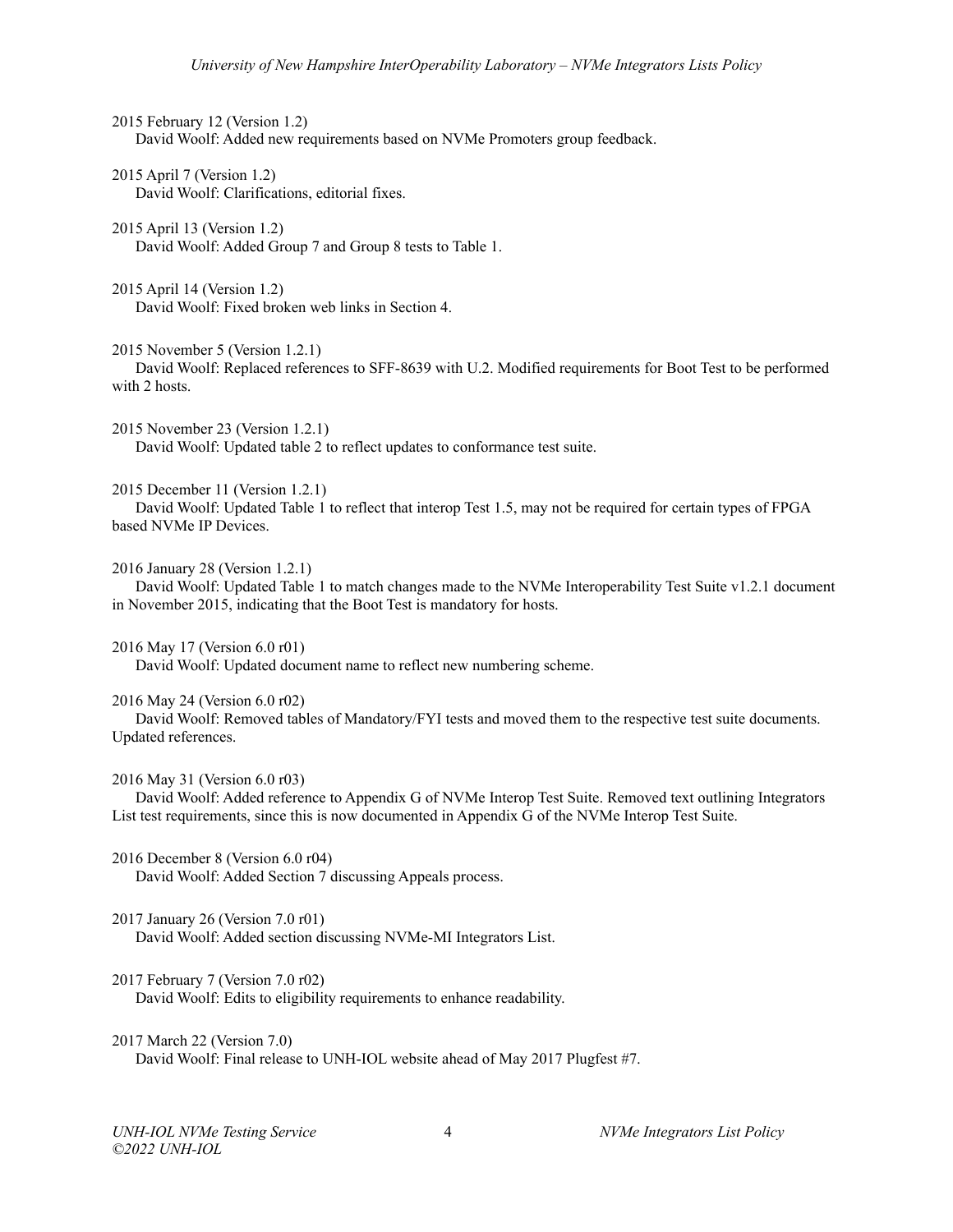#### 2017 June 17 (Version 7.0a)

David Woolf: Added text to section 7 to describe escalation of waiver requests. Added Section 8 to clarify expectations of how ECNs and TPs will be handled.

#### 2017 August 28 (Version 8.0)

David Woolf: Added section on NVMe Fabrics Integrators List.

#### 2017 September 12 (Version 8.0a)

David Woolf: Added Fibre Channel and Ethernet Switches as eligible products for the NVMe over Fabrics Integrators List.

#### 2017 November 28 (Version 8.0b)

David Woolf: Added switch port count as an item allowable for Listing by Similarity. Adjusted nomenclature for NVMe-oF targets and NVMe Drives.

#### 2017 December 7 (Version 9.0 draft)

David Woolf: Updated table with acceptable device types and applicable test suites. Updated uses of 'list' to be 'lists'since the policy now references multiple Integrators Lists. Updated references section to reference v9.0 test suites documents.

2018 August 30 (Version 10.0 Release) David Woolf: 10.0 Release.

#### 2018 November 20 (Version 11.0 Release)

David Woolf: Added NVMe/TCP as an eligible product type for the NVMe-oF Integrators List. Updated References section to refer to v11.0 documents added NVMe-oF Conformance Test to References and Integrators List Eligibility table. Updated product nomenclature in Eligibility Table to match current NVMe Org guidelines.

2019 April 2 (Version 12.0 Release)

David Woolf:

• Updates to information included in listing of product on Integrators List according to TP 2008.

#### 2020 March 9 (Version 13.0 Release)

David Woolf:

- Updates were made to the Integrators List Policy document to replace the terms "NVMe SSD" or "NVMe Drive" with the broader term "NVMe Device" in future iterations of the NVMe Integrators List.
- Updates were made to clarify that companies listing products on the Integrators List must be members of the NVMe Organization.

## 2020 July 21 (Version 14.0 Release)

David Woolf:

● Updates were made to indicate that iWARP products could be eligible for the NVMe-oF Integrators List.

#### 2021 May 13 (Version 15.0 Release)

David Woolf:

**●** Program revision update.

## 2021 September 23 (Version 16.0 Release)

David Woolf:

**●** Updates were made to indicate that iWARP products could be eligible for the NVMe-oF Integrators List.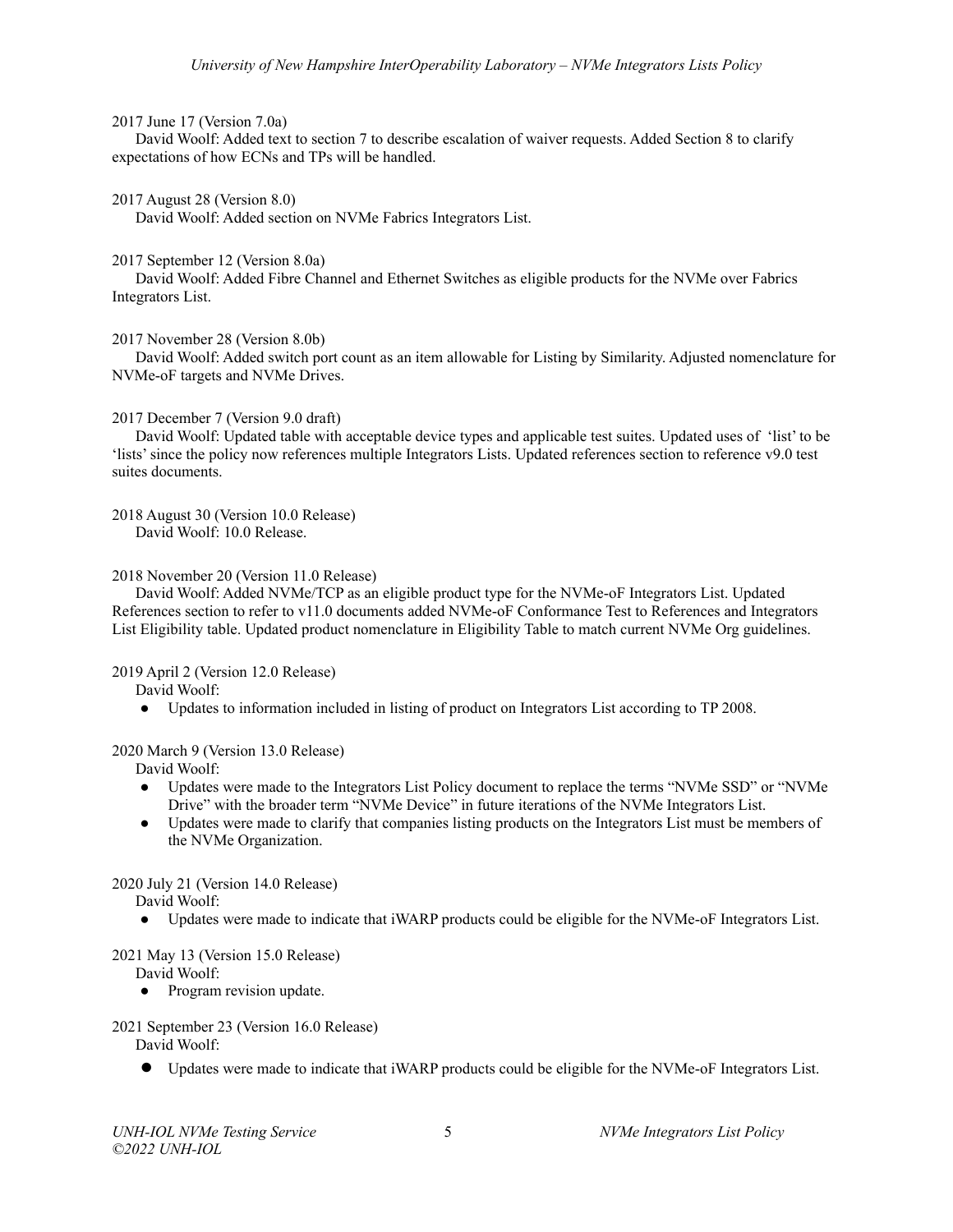2021 December 20 (Version 17.0 Release)

Timothy Sheehan:

**●** 2.0 Refactor for Plugfest 17

# **INTRODUCTION**

<span id="page-5-0"></span>The University of New Hampshire's InterOperability Laboratory (IOL) is an institution designed to improve the interoperability of standards-based products by providing a neutral environment where a product can be tested against other implementations of a common standard, both in terms of interoperability and conformance. The NVMe Organization and UNH-IOL have worked closely to define test procedures and policies for a public NVMe Integrators List. This document describes the Integrators List, how to qualify products for it, and policies surrounding the Integrators List. The goal of the NVMe Integrators List is to help implementers evaluate the NVMe functionality of their products.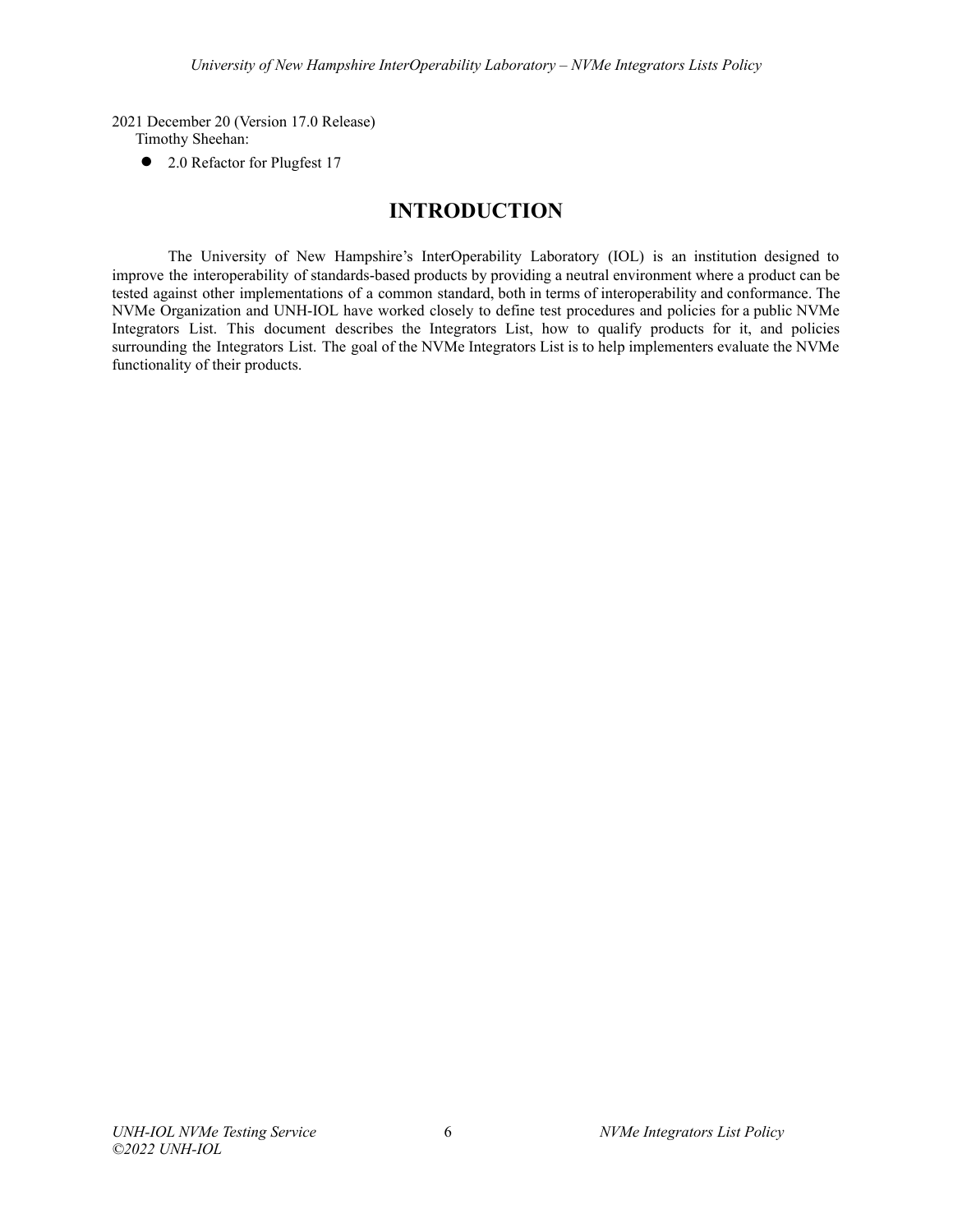# **REFERENCES**

<span id="page-6-0"></span>The following documents are referenced in this text:

- 1. UNH-IOL\_NVMe-PCIe\_Interoperability\_v17.0
- **2.** UNH-IOL\_NVMe-MI\_Conformance\_v17.0
- **3.** UNH-IOL NVMe PCIe Transport Conformance v17.0
- **4.** UNH-IOL\_NVM\_RDMA\_Transport\_Conformance\_v17.0
- 5. UNH-IOL\_NVM\_TCP\_Transport\_Conformance\_v17.0
- **6.** UNH-IOL\_NVMe\_RDMA\_TCP\_Interoperability\_v17.0<br>7. UNH-IOL\_NVM\_Command\_Set\_Conformance\_v17.0
- **7.** UNH-IOL\_NVM\_Command\_Set\_Conformance\_v17.0
- **8.** UNH-IOL\_ZNS\_Command\_Set\_Conformance\_v17.0

**9.**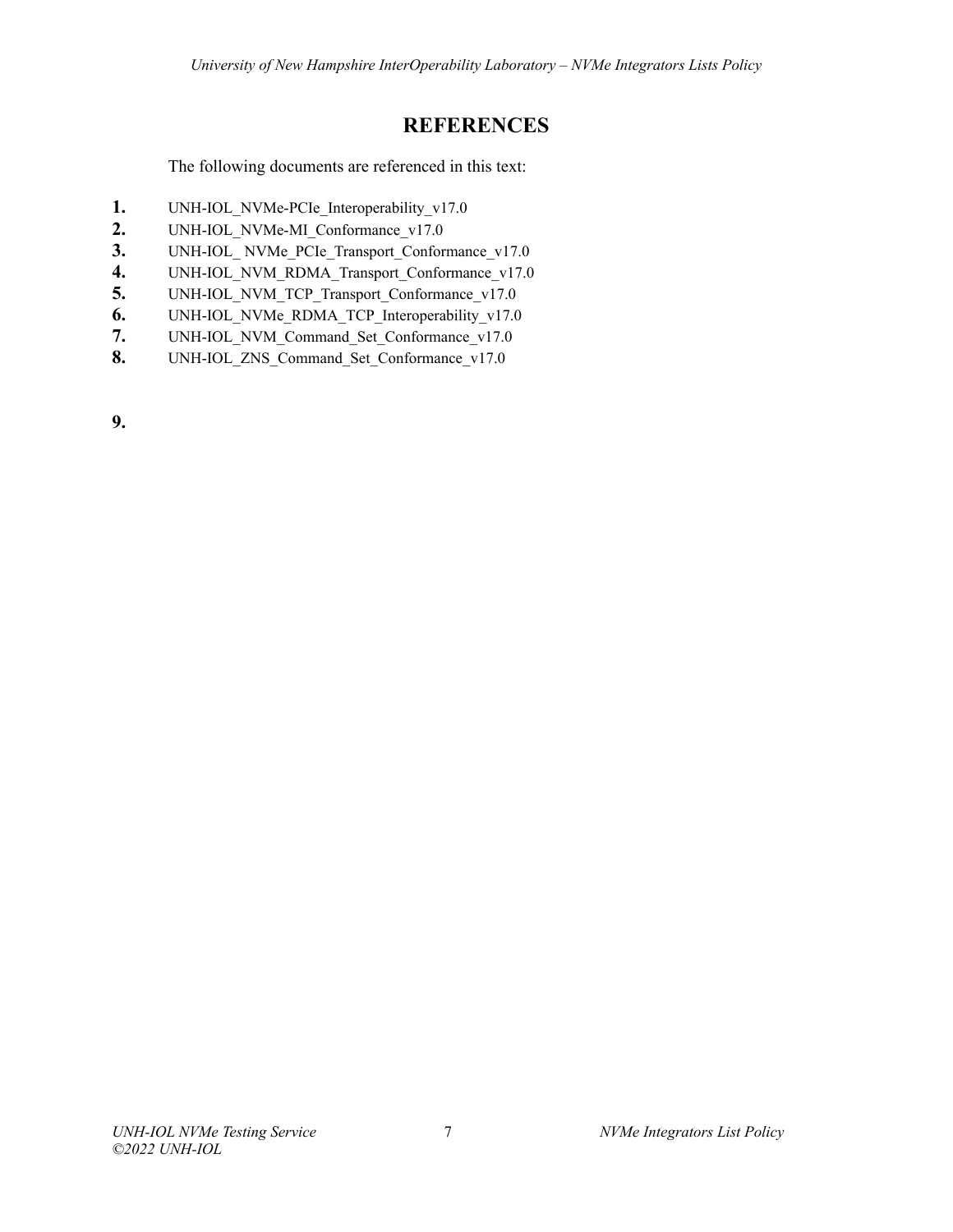# **Section 1: Integrators Lists Policies**

<span id="page-7-0"></span>**Overview:** This section describes policies and procedures for listing qualifying products on the various NVMe Integrators Lists.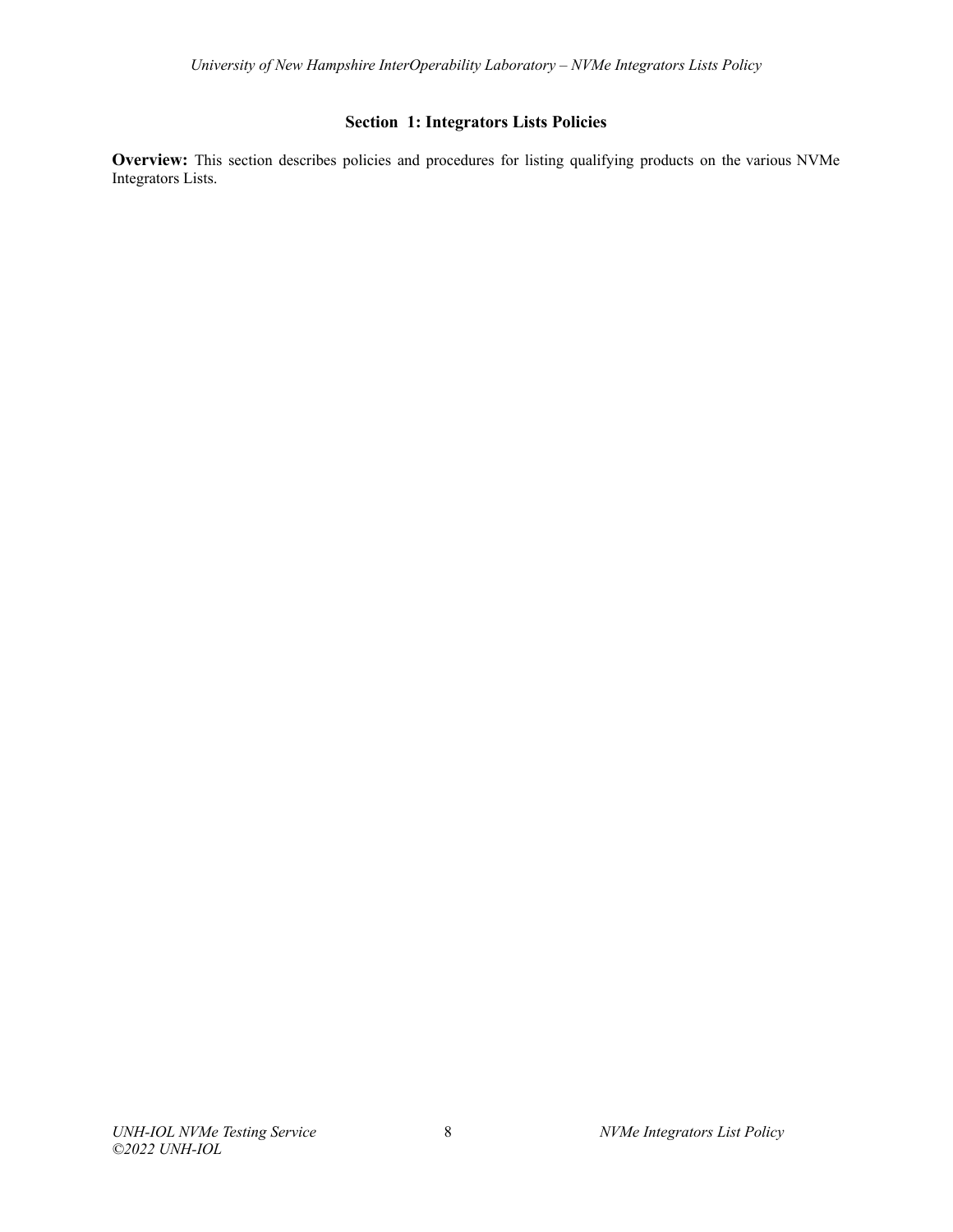## <span id="page-8-0"></span>**1 - Purpose**

This document outlines the policies for the NVMe and NVMe-oF Integrators Lists, hereafter referred to collectively as the Integrators Lists (ILs). This document will show how companies participating in UNH-IOL testing services can have their products included in these public Integrators Lists.

The Integrators Lists will serve as a means for component suppliers to indicate conformance to NVMe specifications and interoperability with other NVMe products. While listing on any of the Integrators Lists does not guarantee conformance or interoperability it provides a reasonable degree of confidence that a tested product will work well in a multi-vendor environment.

## <span id="page-8-1"></span>**2 - Location**

The Integrators Lists will be hosted on the UNH-IOL website at www.iol.unh.edu. The exact URLs will be published by UNH-IOL. Each Integrators List will be linked to from nvmexpress.org. The lists will be maintained by UNH-IOL. Each Integrators List site will link back to nvmexpress.org.

## <span id="page-8-2"></span>**3 - Definitions**

*NVMe Device* - an NVMe SSD, SSD Controller, or SSD Controller IP, or any device which implements an NVMe interface.

*NVMe-MI Device* - an NVMe SSD, SSD Controller, or SSD Controller IP, or any device which implements an NVMe interface and which supports NVMe-MI.

*NVMe-ZNS Device* - an NVMe SSD, SSD Controller, or SSD Controller IP, or any device which implements an NVMe interface and which supports NVMe-ZNS.

*NVMe-oF Target* - an NVMe device accessed via a fabric transport. May also include software solutions.

*NVMe Host Platform* - Any combination of PCIe Host hardware (Motherboard or add-in card), NVMe Host Software (OS/Driver), and/or IP, that allows communication with an NVMe enabled SSD. Examples of an NVMe Host Platform are: server, server board, motherboard, add-in card, RAID Controller, or IP device.

*NVMe-MI Host Platform* - Any combination of PCIe Host hardware (Motherboard or add-in card), NVMe Host Software (OS/Driver), and/or IP, that allows communication with an NVMe-MI enabled SSD and supports NVMe-MI. Examples of an NVMe-MI Host Platform are: server, server board, motherboard, add-in card, RAID Controller, or IP device.

*NVMe-ZNS Host Platform* - Any combination of PCIe Host hardware (Motherboard or add-in card), NVMe Host Software (OS/Driver), and/or IP, that allows communication with an NVMe-ZNS enabled SSD and supports NVMe-ZNS. Examples of an NVMe-ZNS Host Platform are: server, server board, motherboard, add-in card, RAID Controller, or IP device.

*NVMe-oF Host Platform* - Any combination of Host Hardware (i.e. RoCE FC, or TCP interface), NVMe-oF Host Software (OS/Driver), and/or IP, that allows communication across a fabric to an NVMe-oF Target..

*Product Under Test* - The product being tested to determine eligibility for the Integrators Lists.

*Interop Configuration* – A combination of products that is tested with the Product Under Test according to the appropriate Interop Test Suite Document to determine the eligibility of the Product Under Test for an Integrators List. Interop Configurations are described in the Interop Test Suite document.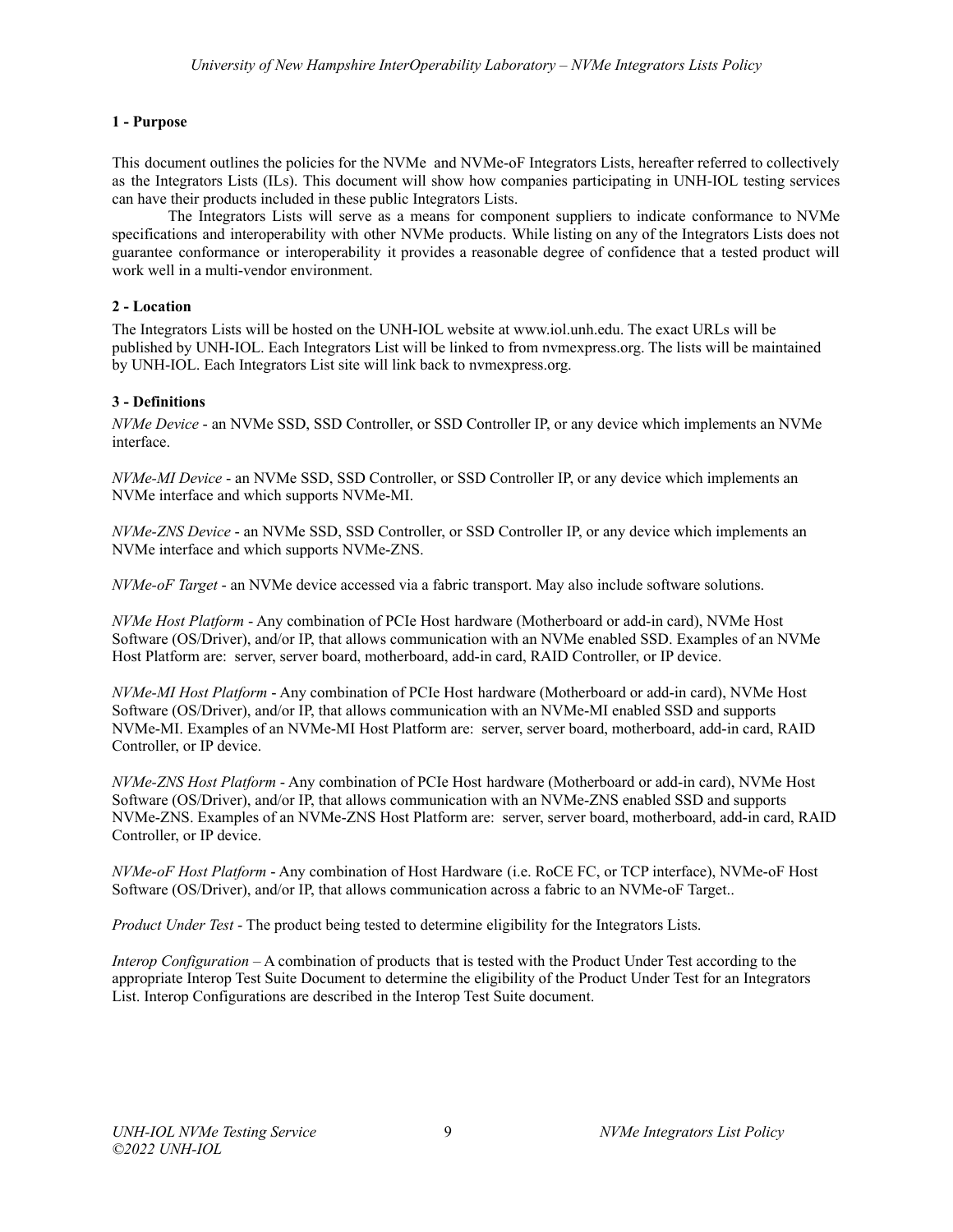# <span id="page-9-0"></span>**4 - Eligibility**

The following table outlines what sorts of product types are eligible for each Integrators List. Additionally, the table shows what Test Suites contain tests that are applicable for product type, as well as what test reports are required for a product to qualify for a particular Integrators List.

In order for a product to be eligible for any Integrators List there must be a UNH-IOL Test Report for the product with no failing mandatory items. The Test Report must be completed according to the most recent version of the UNH-IOL NVMe Conformance Test Suite (CTS) Documents and UNH-IOL NVMe Interoperability Test Suite (ITS) Documents available publicly on the UNH-IOL website [\(https://www.iol.unh.edu/testing/storage/nvme/test-suites](https://www.iol.unh.edu/testing/storage/nvme/test-suites)). Additionally, the company requesting that a product be listed on the Integrators List must be a member in good standing of the NVMe Organization.

Listing of any 'Additional Specifications Tested' beyond the NVMe Base Specification require that there are existing Mandatory tests in the associated test suite and that the DUT has passed all Mandatory tests.

| Integrator<br>s List | <b>Accepts Product Types</b>                                                                                                       | <b>Applicable Test Suites</b>                                                                                                                                                                                                                                                                               | <b>Required Test Reports</b>                                                                                                                                                                                                                       |
|----------------------|------------------------------------------------------------------------------------------------------------------------------------|-------------------------------------------------------------------------------------------------------------------------------------------------------------------------------------------------------------------------------------------------------------------------------------------------------------|----------------------------------------------------------------------------------------------------------------------------------------------------------------------------------------------------------------------------------------------------|
| <b>NVMe</b>          | NVMe/PCIe Host<br>Platform                                                                                                         | UNH-IOL NVMe Interop Test<br>Suite                                                                                                                                                                                                                                                                          | UNH-IOL NVMe Interop Test<br>Report                                                                                                                                                                                                                |
|                      | NVMe/PCIe Device                                                                                                                   | UNH-IOL NVM Command Set<br>Conformance Test Suite<br>UNH-IOL NVMe PCIe<br><b>Transport Conformance Test</b><br>Suite                                                                                                                                                                                        | <b>UNH-IOL NVM Command Set</b><br>Conformance Test Report<br>UNH-IOL NVMe PCIe<br><b>Transport Conformance Test</b><br>Report                                                                                                                      |
|                      |                                                                                                                                    | UNH-IOL NVMe-MI<br>Conformance Test Suite (if MI<br>supported)<br><b>UNH-IOL ZNS Command Set</b><br>Conformance Test Suite (if ZNS<br>supported)                                                                                                                                                            | UNH-IOL NVMe-MI<br>Conformance Test Suite (if MI<br>supported)<br><b>UNH-IOL ZNS Command Set</b><br>Conformance Test Suite (if ZNS<br>supported)                                                                                                   |
|                      | NVMe/PCIe Switch                                                                                                                   | UNH-IOL NVMe-PCIe Interop<br><b>Test Suite</b>                                                                                                                                                                                                                                                              | UNH-IOL NVMe-PCIe Interop<br><b>Test Report</b>                                                                                                                                                                                                    |
| NVMe-oF              | NVMe/FC Target<br>NVMe/RoCE Target<br>NVMe/TCP Target<br>NVMe/iWARP Target<br>NVMe-oF Software<br>Target (RoCE, FC, TCP,<br>iWARP) | UNH-IOL NVMe RDMA TCP<br><b>Interop Test Suite</b><br><b>UNH-IOL NVM Command Set</b><br>Conformance Test Suite ('OF'<br>tests only)<br><b>UNH-IOL NVM RDMA</b><br><b>Transport Conformance Test</b><br>Suite (if supported)<br><b>UNH-IOL NVM TCP Transport</b><br>Conformance Test Suite (if<br>supported) | UNH-IOL NVMe RDMA TCP<br><b>Interop Test Report</b><br><b>UNH-IOL NVM Command Set</b><br>Conformance Test Report<br><b>UNH-IOL NVM RDMA</b><br><b>Transport Conformance Test</b><br>Report<br>UNH-IOL NVM TCP Transport<br>Conformance Test Report |
|                      | NVMe/FC Initiator<br>NVMe/RoCE Initiator<br>NVMe/TCP Initiator<br>NVMe/iWARP Initiator                                             | UNH-IOL NVMe RDMA TCP<br>Interoperability Test Suite                                                                                                                                                                                                                                                        | UNH-IOL NVMe RDMA TCP<br><b>Interoperability Test Report</b>                                                                                                                                                                                       |
|                      | FC Switch<br><b>Ethernet Switch</b>                                                                                                | UNH-IOL NVMe RDMA TCP<br><b>Interoperability Test Suite</b>                                                                                                                                                                                                                                                 | UNH-IOL NVMe RDMA TCP<br><b>Interoperability Test Report</b>                                                                                                                                                                                       |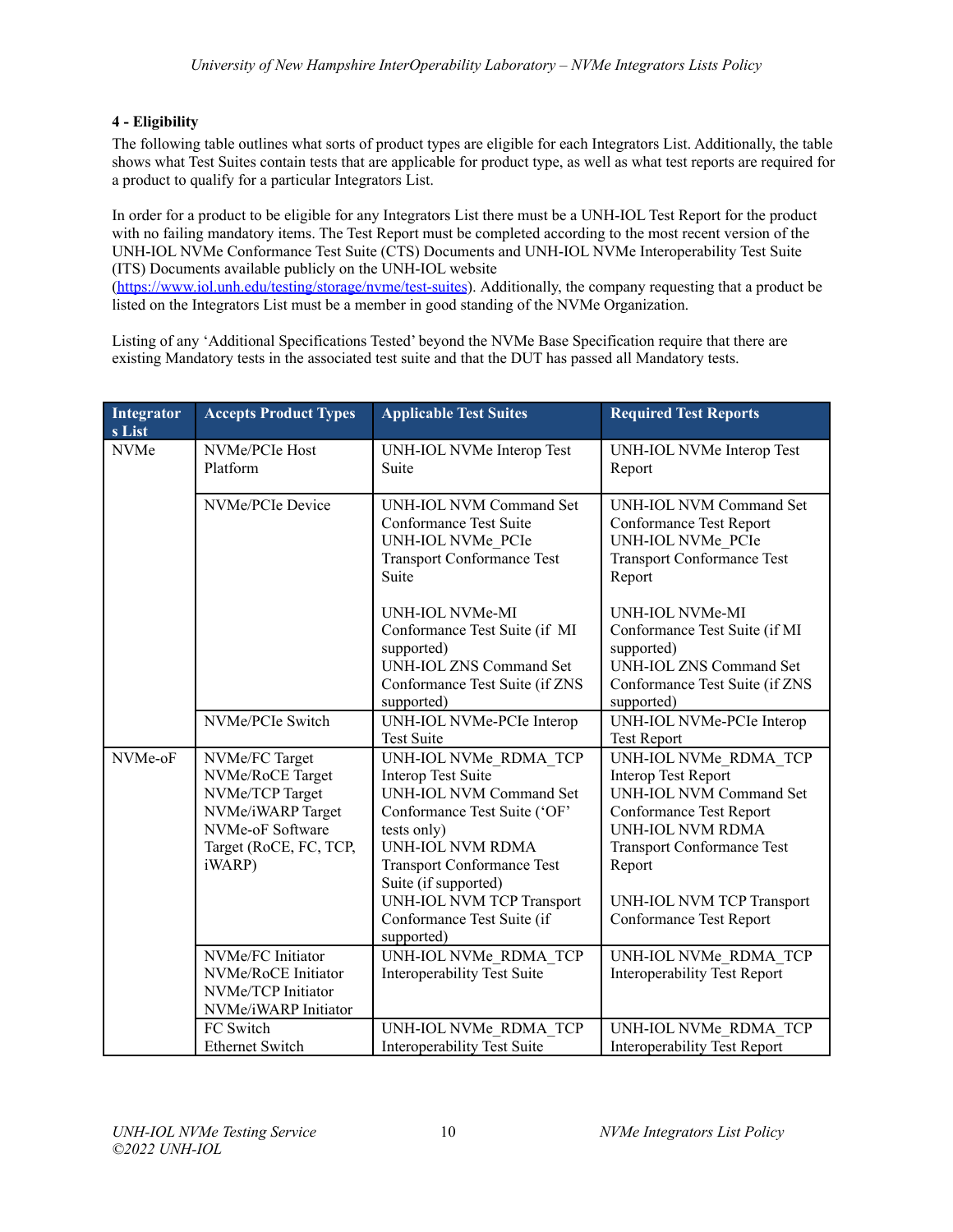The Interop and Conformance Test Suites define the interop and conformance test requirements, showing which items are 'Mandatory', 'FYI', or 'In Progress', as well as how many interop configurations a test must be performed with.

Tests that are marked as Mandatory must be performed and the product under test must pass that test, unless the test is Not Applicable. Each test procedure provides a means to determine if a given test is Not Applicable. . If a Product Under Test does not support certain optional features, those items would be marked as 'Not Applicable' in the Conformance Test Report, would not be considered a failing item, and would not disqualify a device from the Integrators List. If a Product Under Test claims support for an optional feature, and that feature is included in the current CTS document test requirements, the Product Under Test must pass the test for that feature in order to be eligible for the Integrators List.

Some tests in the respective Interop and Conformance Test Suite may be defined as 'FYI' or 'In Progress' and are not considered necessary to qualify a Product Under Test for an Integrators List. Tests defined as FYI may become Mandatory in the future.

If a Product Under Test advertises support for an earlier revision of the specification but supports all mandatory requirements in a newer version of the NVMe specification, the product would still be eligible for listing under the newer version of the associated Integrators List. This may be the case if a new Integrator's List Program Revision introduced support for new optional features, but no new mandatory features.

When UNH-IOL issues reports for a product, they will include a notice on whether the Product Under Test is eligible for the associated Integrators List or not. In order to have an eligible product included on the Integrators List, the participating company must specifically request UNH-IOL to list the eligible products. Products will not be automatically listed. UNH-IOL will not list products that are not eligible. UNH-IOL will not list products that the participating company has not requested to have listed on the Integrators List.

A participating company could request conformance and interop testing according to the most recent version of the CTS and ITS, but not immediately request a product be posted to the IL, perhaps waiting for the product to be announced publicly. If the CTS or ITS changes after the product is tested, but before the request for listing occurs, the product would remain eligible for listing, but the listing would indicate which CTS and ITS version the test was performed to.

A participating company may request testing be performed on their product according to the previous version of the CTS or ITS (rather than the most recent version). If the testing is performed using the previous version of the CTS or ITS, within 6 months of the release date of the newest CTS or ITS, the product would be eligible for the Integrators List. If the testing is performed using the previous version of the CTS or ITS, more than 6 months after the release date of the newest CTS or ITS, the product would not be eligible for the Integrators List.

# <span id="page-10-0"></span>**5 - Information in Listing**

The following information must be provided with each listing request, this information will be included in the listing on the public Integrators Lists.

- Product, includes Manufacturer, Model Name and Family Name (i.e. different capacities of one SSD are in a single family)
- Product type (see table above for accepted Product Types for each Integrators List).
- Supported version of NVMe Base Specification. Only major specification versions will be listed (i.e. 1.3, 1.4, 2.0 etc..). Interim, or errata specification releases indicated with a letter (i.e. 1.3b, 1.4a etc…) will not be listed. This applies to all indications of specification support in the IL.
- Supported version of Additional Tested Specifications (if applicable, e.g. MI, ZNS).
- Supported version of NVMe-oF Specification (if applicable).
- $\bullet$  SSD Form Factor (U.2, M.2, AIC, E1.L, etc...)
- Transport type and Generation or Data Rate.
- Operating System (Host Platforms Only)
- Driver (Host Platforms Only)
- Firmware revision (NVMe Devices Only)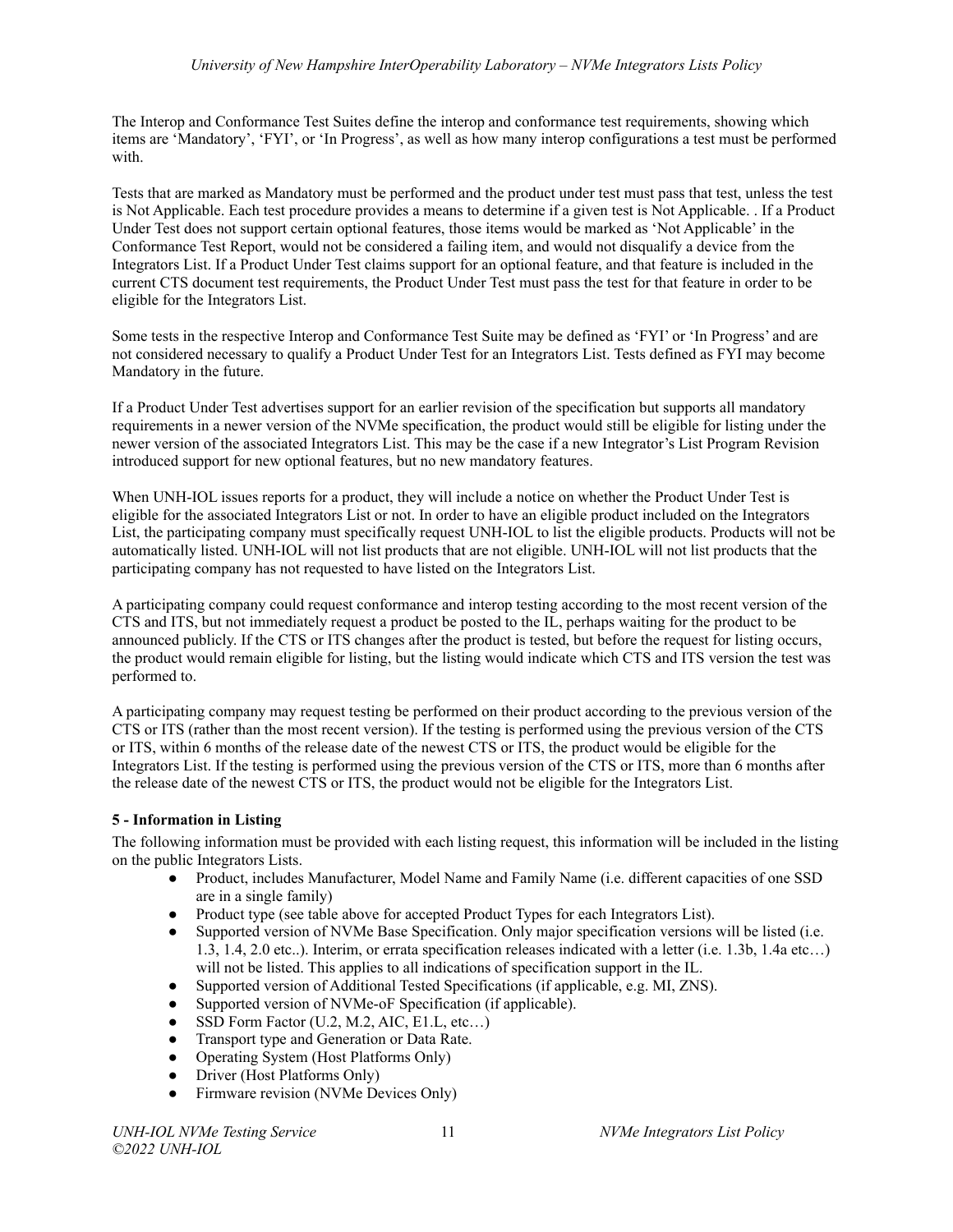- Interop Program Revision (i.e.  $6.0, 7.0, 8.0$  etc...)
- Date of listing
- Test ID
- Further Information (primary contact or website)

IL listing is considered permanent. If the CTS or ITS is revised, listings for previously tested products will remain on the public IL (i.e. listings for products tested against version 1.0, are not removed when version 1.1 becomes available).

# <span id="page-11-0"></span>**6 - Listing by Similarity**

It is expected that some products will have differences that do not affect NVMe operation, such as form factor, storage capacity, endurance parameters, or port count in the case of switches. In cases such as this, a participating company can request that certain products be added to a product listing, thus they are listed by similarity. The listing company confirms that the products are materially similar with no substantive changes to the NVMe interface or NVMe protocol support. A Listing by Similarity request form will need to be submitted to UNH-IOL.

# <span id="page-11-1"></span>**7 - Appeals**

While every effort is made to ensure that Integrators List testing is performed accurately, and that the test cases are based on the specification, it is possible that there will be cases of tests being performed improperly, implemented improperly, or being invalid. Sometimes this may result in a Failing test result, which hinders a product from being added to an Integrators List. This section defines appeals process whereby a company can appeal a failing result and obtain a waiver for a particular test result to allow the product to be listed.

This process is intended to be used when a test has been performed at the UNH-IOL, either during a plugfest or during scheduled testing, and the company whose product has been tested believes that the test was performed improperly, implemented improperly, or the test itself is invalid. If a test has not yet been performed on the product at UNH-IOL, its best to raise the issue with the NVMe Interop and Compliance committee (NVMe-ICC), and allow review of the test implementation, or if the test case itself is valid or not. This appeals process can be utilized for both 'FYI' and 'Mandatory' tests.

If a company wishes to file an appeal, the following information should be provided to UNH-IOL via [nvmelab@iol.unh.edu:](mailto:nvmelab@iol.unh.edu)

- Company Name
- Company Representative
- Product Name
- Name of failing test being appealed
- Version of test software being used
- Complete test logs showing the test failure
- Brief written justification for the appeal, describing whether the company believes that the test was performed improperly, the test is implemented improperly, or the test case itself is invalid.

The following is a description of how different types of appeals will be dealt with:

**Test Performed Improperly:** If an appeal asserts that a test has been performed improperly, UNH-IOL will examine the appeal request and any test logs provided. If UNH-IOL agrees with the appealing company that the test was performed improperly, a new test report will be provided with the corrected test results. This may or may not require a retest. UNH-IOL will make every effort to perform this review in a timely fashion. The new test report will indicate "Passed Appeal #ABCD".

**Test Implemented Improperly:** If an appeal asserts that a test has been implemented improperly, UNH-IOL will raise the appeal for discussion on the next scheduled NVMe-ICC conference call. UNH-IOL will not identify the company raising the appeal. The NVMe-ICC will examine the test implementation to determine if the test is properly implemented or not. If the NVMe-ICC reaches consensus that the test is implemented correctly, no further action is taken. If the NVMe-ICC reaches consensus that the test is not implemented correctly, the following steps will be taken: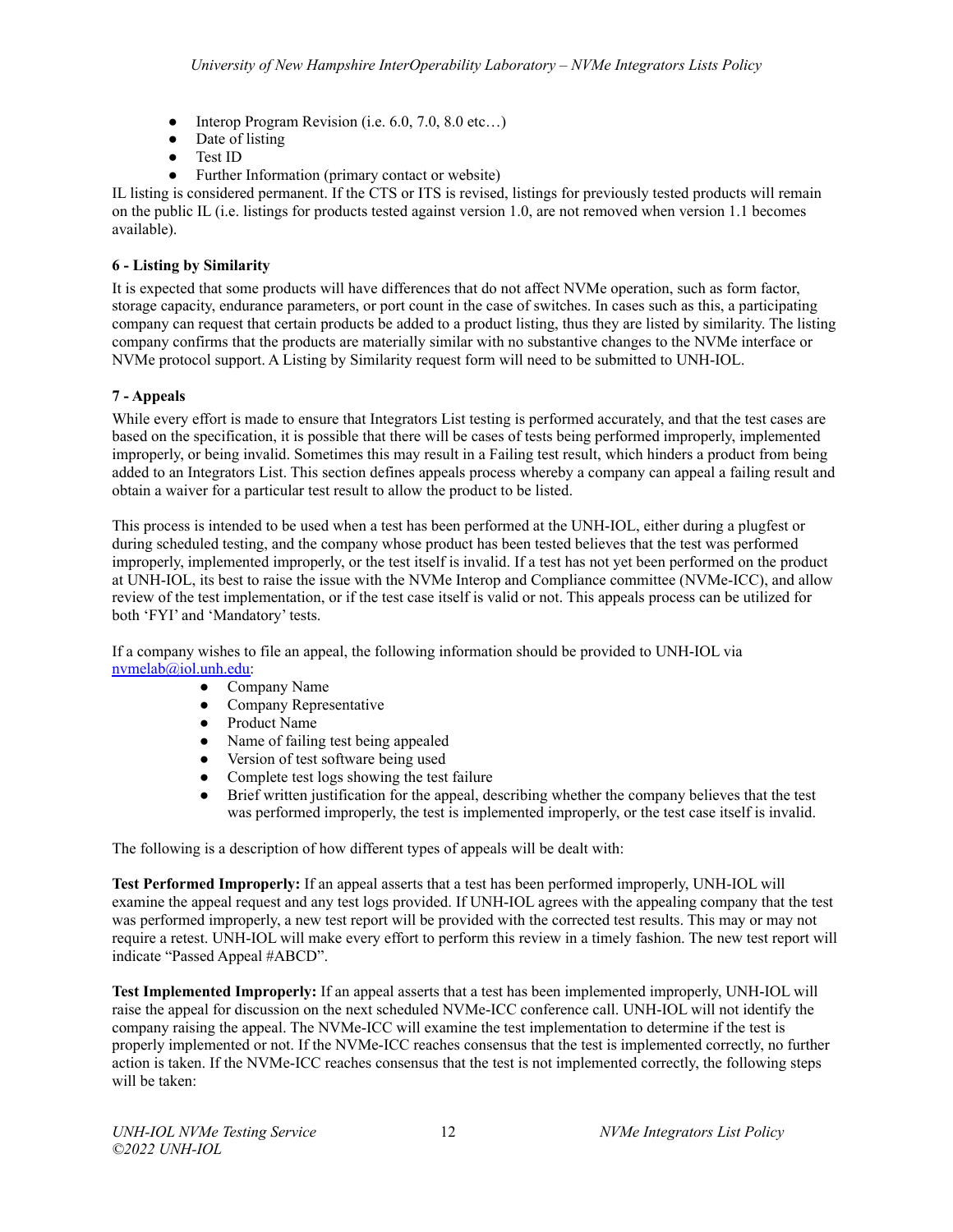- UNH-IOL and NVMe-ICC will work together to outline what is necessary to correct the test implementation. UNH-IOL will make every effort to perform these corrections in a timely fashion.
- UNH-IOL will provide a corrected test report with an indication that the previously failing test case is now considered "Passed Appeal #ABCD Granted" due to an appeal to the NVMe-ICC. The test case will thereafter not be considered necessary for integrators list qualification. The corrected test report will include a brief description of the appeal on either the cover page or Appendix.

**Test Case Invalid:** For all appeals of this sort, UNH-IOL will raise the appeal for discussion on the next scheduled NVMe-ICC conference call. UNH-IOL will not identify the company raising the appeal. The NVMe-ICC will examine the test case to determine if the test is valid or not. If the NVMe-ICC reaches consensus that the test is valid, no further action is taken. If the NVMe-ICC reaches consensus that the test is invalid, the following steps will be taken:

- UNH-IOL and NVMe-ICC will work together to determine if the test case should be corrected or removed.
- UNH-IOL will provide a corrected test report with an indication that the previously failing test case is now considered "Passed Appeal #ABCD Granted" due to an appeal to the NVMe-ICC. The test case will thereafter not be considered necessary for integrators list qualification. The corrected test report will include a brief description of the appeal on either the cover page or Appendix.

In all cases, if the appeal is successful, a new test report is issued, and any failure related to that appeal will no longer be considered as part of Integrators List qualification. If an appeal is denied, a new test report will be issued with the test case result as "Fail Appeal #ABCD Denied".

UNH-IOL will maintain a record of appeals, with pertinent information, and the decision of the ICC.

**Escalation of Appeals:** The following describes the expected order of escalation of appeals that may be followed.

- 1. Appeal to UNH-IOL for Retest
	- a. If it is believed that the test was not run correctly, then UNH-IOL may re-run the test **as documented**, time permitting.
- 2. Written appeal to the ICC
	- a. If an ICC result, test, documentation, or anything else is in question, then a written appeal can be submitted to the ICC for decision.
- 2. Written appeal to the NVMe Org Board of Directors.
	- a. If an incompatible change breaks ICC testing (ex. ECN, TP, specification revision, etc.), then the ICC will submit a written request to the Board regarding guidance for waivers, deadlines, policy, etc. This may result in a 7-day online vote from the Board.
	- b. If the written appeal to the ICC results in an unsatisfactory decision, then the customer may request the appeal to be submitted to the Board for final decision. This may result in a 7-day online vote from the Board.
	- c. If the ICC requires clarification, then the ICC will submit a written request to the Board. This may result in a 7-day online vote from the Board.
	- d. If the ICC recommends a waiver for a valid test, then the ICC will submit a written request to the Board. This may result in a 7-day online vote from the Board.

# <span id="page-12-0"></span>**8 – Specification Versions, ECNs, TPs**

- There are currently no plans to deprecate versions of the specifications.
- The following outlines compliance policy regarding ECNs and TPs that are backwards compatible.